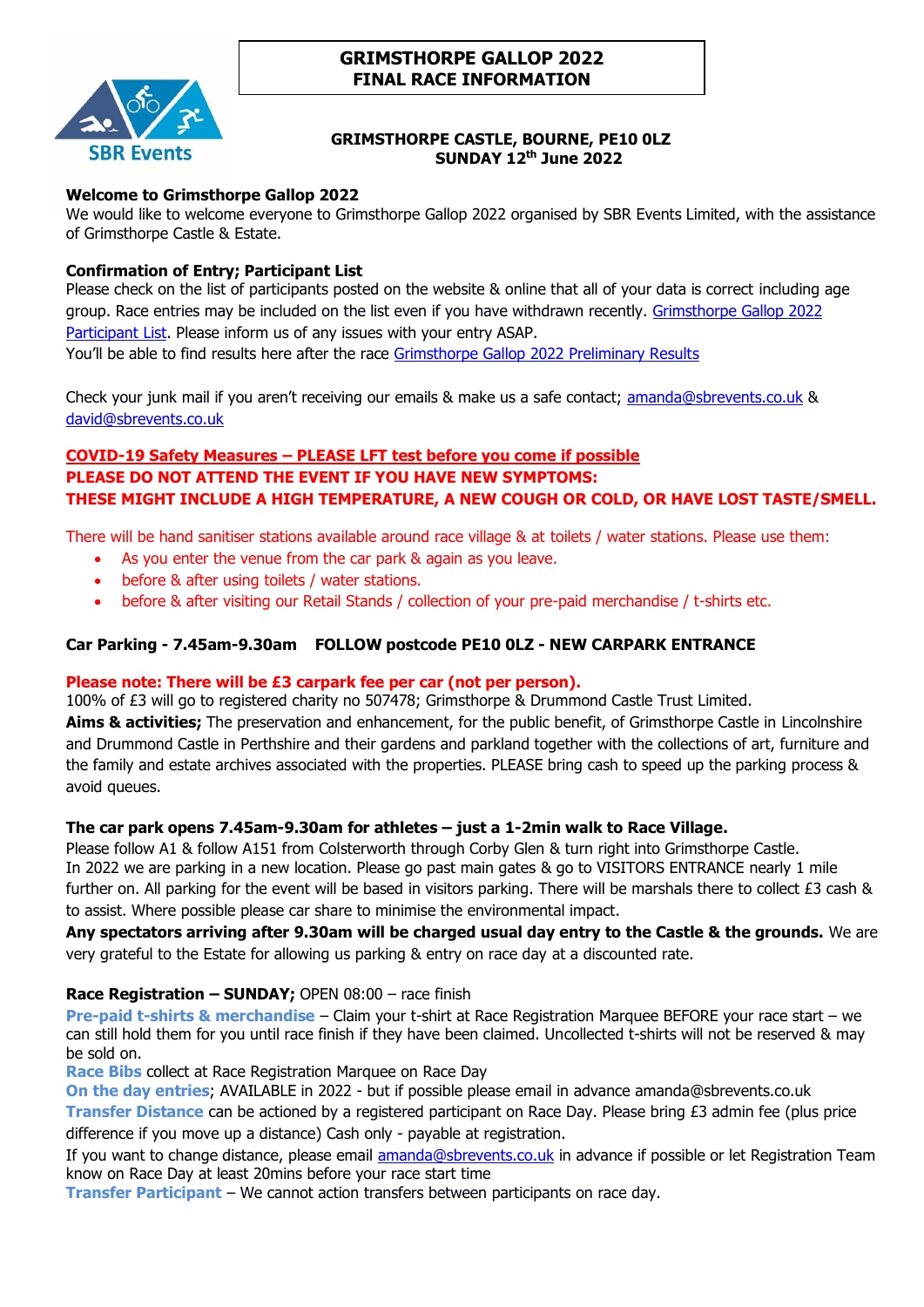## **Race Numbers – Race timing chip is attached on the back**

- Please do not bend your race number as the race timing chip may not work
- Please do not tamper or try to remove the race timing chip
- Race Numbers must be worn on the front during the run.
- Numbers must be pinned at all four corners. Number belts/ bands are allowed but it is recommended that two be worn. One number band for the top of the number & one number band for the bottom to stop your number creasing up and becoming unreadable.
- Complete the medical info & contact info on the back with 'MC' on front if you have a medical condition.
- Remember your safety pins!

## **Race Briefings**

We usually offer a short Race Briefing at the start line. This will be supported with **BRIEFING BOARDS** placed into the start funnels – please read them!

**PLEASE arrange to arrive at Grimsthorpe Castle approx 45mins before your wave time.** You only need to walk from car park to Race Village, use toilet facilities, grab your race number from registration, find your correct place in the start funnel & start your race.

**START TIMES -** Fastest runners go first in each distance – this creates each WAVE (so slower runners may start at a different time to faster runners. All results are set by chip time when you cross the timing mat.

PACE BOARDS will help guide you where to start. Please familiarise yourself with your PACE per MILE time (not pace per km) OR your completion time (ie. 45mins / 1.5hours / 2 hours / 2:15).

Marshal teams will guide you into the starting funnel behind your PACE BOARD standing 2m apart & as runners ahead start running, the marshals will guide you slowly towards the start line. Speak to other runners to find out where to stand in the funnel.

**Start at the correct time for your wave.** Timing starts when you cross the timing mat so there is no hurry. **PACE BOARDS** 

| <b>APPROX PACE</b> | <b>APPROX PACE</b> | <b>APPROX PACE</b> | <b>APPROX PACE</b> | <b>APPROX PACE</b> | <b>APPROX PACE</b> |
|--------------------|--------------------|--------------------|--------------------|--------------------|--------------------|
| 6:30min/mile       | 7min/mile          | 7:30min/mile       | 8min/mile          | 8:30min/mile       | 9min/mile          |
| 10k - 40mins       | 10k - 44mins       | 10k - 46mins       | 10k - 50mins       | 10k - 53mins       | 10k - 55mins       |
| 10m - 1hr 05       | 10m - 1hr 10       | $10m - 1hr$ 15     | 10m - 1hr 20       | 10m - 1hr 25       | 10m - 1hr 30       |
| $1/2 - 1hr 25$     | $1/2 - 1$ hr 30    | $1/2 - 1$ hr 40    | $1/2 - 1$ hr 45    | $1/2 - 1$ hr 50    | $1/2$ - 2hours     |

| <b>APPROX PACE</b> | <b>APPROX PACE</b> | <b>APPROX PACE</b> | <b>APPROX PACE</b> | <b>APPROX PACE</b> | <b>APPROX PACE</b> |
|--------------------|--------------------|--------------------|--------------------|--------------------|--------------------|
|                    |                    | 10:30              |                    |                    |                    |
| 9:30 min/mile      | 10min/mile         | min/mile           | 11min/mile         | 11:30min/mile      | 12min/mile         |
| $10k - 1hr$        | 10k - 1hr 02       | 10k - 1hr 05       | 10k - 1hr 08       | 10k - 1hr 11       | 10k - 1hr 15       |
| 10m - 1hr 35       | 10m - 1hr 40       | 10m - 1hr 45       | 10m - 1hr 50       | 10m - 1hr 55       | $10m - 2hrs$       |
| $1/2 - 2$ hrs 05   | $1/2 - 2hr$ 10     | $1/2 - 2hr$ 17     | $1/2 - 2$ hrs 25   | $1/2 - 2$ hrs 30   | $1/2 - 2$ hrs 37   |

You will not start running as a mass group. Start in pairs please as there is a narrow section as you head towards the Castle. Respect each other. **Of course, you can run with friends if you are same pace but please don't block the whole pathway.**

IMPORTANT – THERE MAY BE A WAVE BREAK - You may be asked to stop moving forward in the starting funnel BEFORE you cross the start line to avoid congestion & bottle necks at the start of the race. Stay in the starting funnel in pairs & move forward slowly. These wave breaks create a relaxed, smooth run for everyone once you get started. Please remain 1-2m APART on the course where possible except when overtaking.

## **Start Times - CHANGE TO WEBSITE TIMES**

The link to the online participant list is on this email document. PLEASE CHECK YOU ARE LISTED CORRECTLY Your start time is a few minutes earlier as follows:<br>• 8.30am - ALL DOGS

- **8.30am - ALL DOGS**
- **9.00am - Half Marathon & 10miles**
- **9.15am - 5k**
- **9.25am - 10k**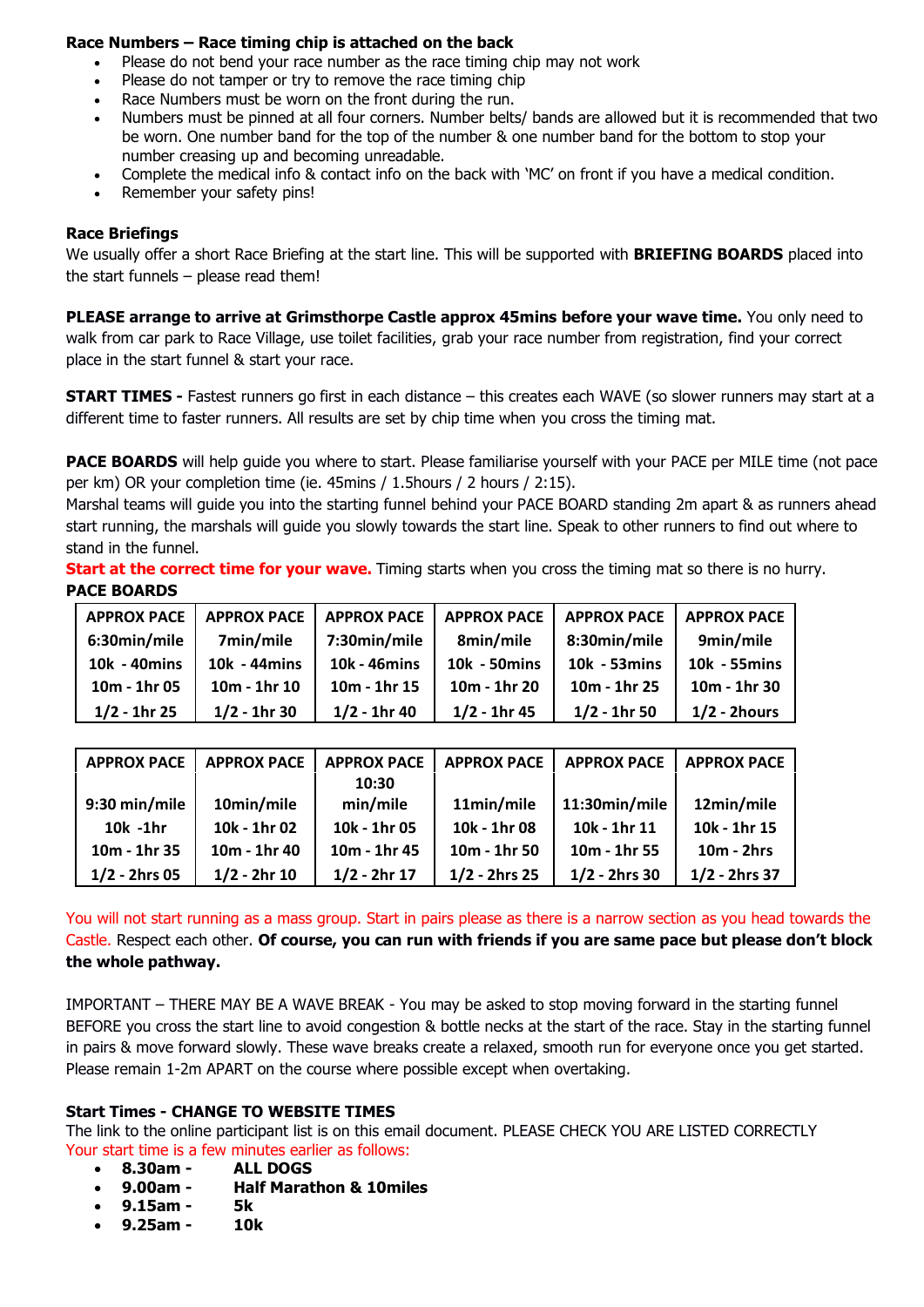## **SBR Events Official PACER Team**

We could not offer this service over the past 2 years but we can offer a limited PACER TEAM this year! We hope to have more PACERS at future events. If you are interested in this role, please contact us. Please note we cannot cover ALL pace times for everyone;

| <i><b>10miles</b></i> |                             |  |
|-----------------------|-----------------------------|--|
|                       | 1hr 45 mins - Netty & Daren |  |

**Half marathon 1hr 45 mins – Netty & Daren 02:15 – Gabi 02:30 – Diane**

**The course is a trail run & GPS usually reads long** as the trees affect it – the pacer will aim to reach the distance shortly before the designated time so you may reach the distance before the finish line.

The goal is that Pacers run 'even splits', which means that every mile (or km) will be run at approximately the same pace.

To meet up with the Pace Team look out for their bright yellow t-shirts. We cannot use flags on this course due to overhead trees. The pace time & race distance is on the back of the t-shirt. To find the Pace Team, they will be standing near the registration tent 15-20 minutes before race time for a chat & to answer any questions.

Please take care when choosing a pace time to follow. For the novice runner our advice would be… don't choose to go too fast, particularly at the beginning of the race - there will be other races for you to hit that PB & we want you to enjoy the event!

Please note we cannot guarantee that a Pacer will be available (due to sickness etc) as they cannot be replaced on the day.

## **What You Need To Bring**

There is no charity bag drop this year & the car park is a short walk away (3mins) so please bring;

- cash / card zipped into a pocket
- warm layers to tie round your waist before & after running
- your water / snack essentials
- Picnic etc if you wish to stay in the grounds & enjoy the day

## **Water Stations**

Our aim is to reduce single use plastics by over 75% at our races within the next year. We've been moving towards 95% REFILLABLE WATER METHODS. WE CAN'T DO THIS WITHOUT YOUR SUPPORT!

We will always provide water at our races but in order to reduce our carbon footprint & try to save the planet from drowning in plastic we would like to politely request participants to bring their own re-useable bottles / hydration vests to use during the run & especially after the race has finished. These can be filled up at Race Village from our water barrels.

We also sell re-useable bottles (£2) & a re-useable squashable Scrunchy Cup made of recycled material (£3) which can be put into a pocket or tucked into your waistband to use at the water stations. It really only takes a few seconds to fill up, drink & GO! We use compostable paper cups (until we phase these out too!)

Marshals will fill water into compostable cups & leave on tables for you to collect on course & at Race Finish but we'd be thrilled if you can bring re-useable water bottles or hydration vests with enough water you will need for this event. PLEASE USE THE BINS PROVIDED A SHORT DISTANCE FROM THE STATIONS.

## **Headphones / Ear Buds / Bone Conduction Headphones**

Headphones & music is allowed but you MUST be able to hear marshal instructions & may have faster runners trying to overtake. There are residents that live on Grimsthorpe Estate so there may be the occasional vehicle & farm traffic crossing the course. Stay safe!

# **Medical Cover**

The safety of our competitors is paramount. Singleton Event Services staff are present on the day with a number of off-road vehicles to assist on course plus an ambulance & gazebos at Race Village.

If before, during or after the event you feel that you require medical care, please contact an event marshal. If you are in-between marshal stations on the course and become unwell, please ask a fellow athlete to alert the next marshal, who will call for medical help.

## **Medical Conditions**

Don't forget to write emergency name & contact details on the back of your race number with your medical condition / details of medication & a large 'MC'. This will only be used if you are involved in an accident or if you are unwell.

# **RACE VILLAGE**

We are trying to reduce our carbon footprint at events – this means reducing our use of single use plastics by 75% over the next year. WE CAN ONLY DO THIS WITH YOUR HELP!

We are encouraging participants to bring their own water bottles to refill, changing from plastic to paper bags & recycling wherever possible.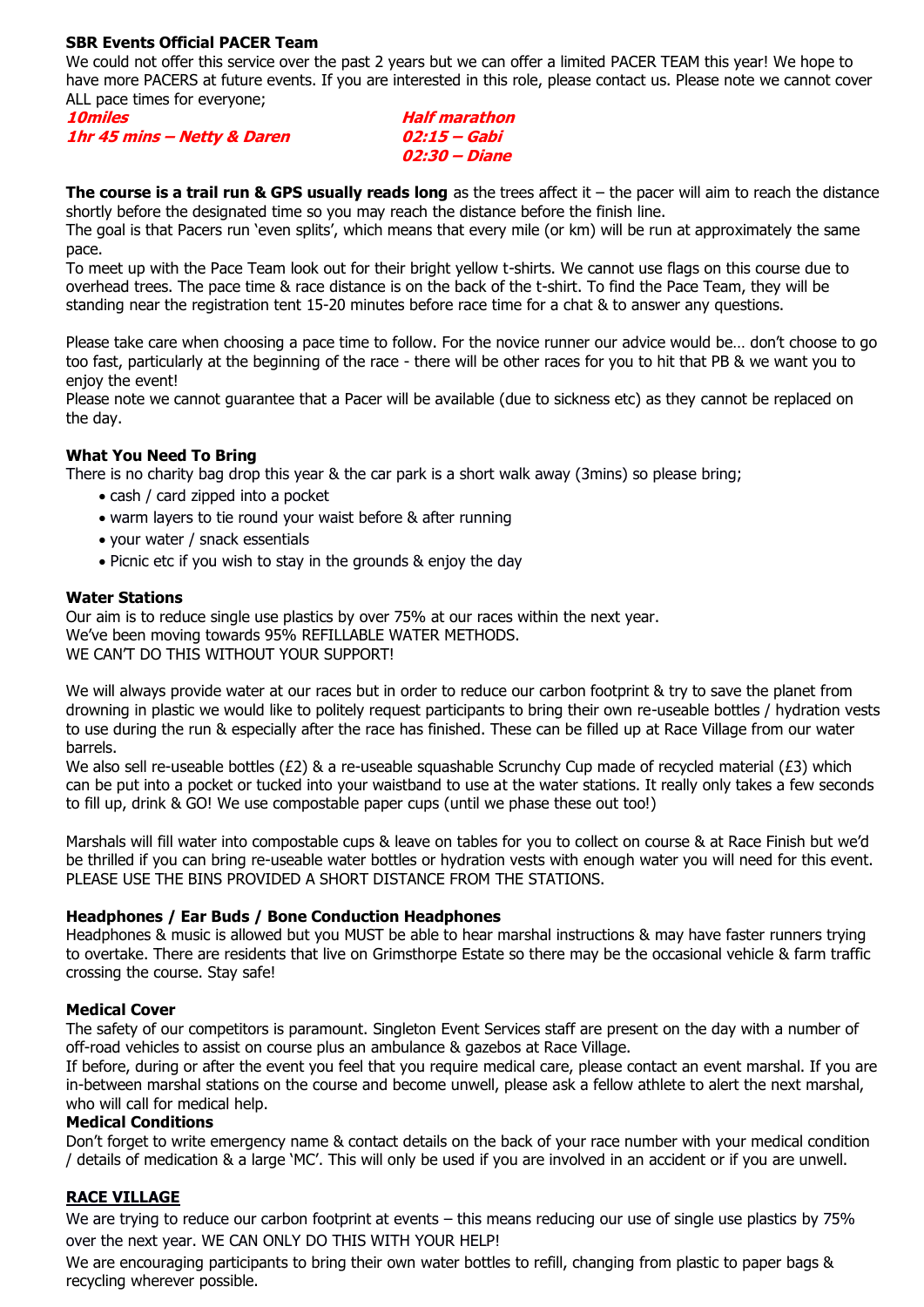Please bring a hydration pack or bottle rather than use a cup every time you need a drink – or purchase a re-useable squashable Scrunchy Cup made of recycled material. It fits into any pocket/ waist band or can be attached to you. Thank you.

#### **SBR EVENTS RETAIL STAND**

## **Grimsthorpe Gallop Clothing – Look out for new summer t-shirt & vest designs this year!**

Our clothing range is growing! T-shirts & vests (£15 & £25), long sleeve tops (£20) & hoodies (£30 & £40) **The Longhorn Race**

**Thoresby Leaf Kick Race Motivational Range**

#### **Footprints Range – new hoodies & new colours**

There will be a chance to buy a range of reduced-price race clothing: t-shirts -  $£10$  or a hoody -  $£25$ 

#### **SBR EVENTS SNOODS**

#### **\*NEW FOR 2022 – We have 9 new designs - come & take a look.**

**New designs include The LONGHORN in pink or black, pawprints, dogs, bike cogs, pastel oil slick, Thoresby Leaf Kick in orange & more…**

We have over 30 designs – perfect for birthday gifts / Christmas presents & designs arrange from footprints / gin & tonic / bicycles / pawprints / flamingos / Xmas holly / cake & more so have a look! Special OFFER £5; usually £7 each

#### **WATER BOTTLES & SCRUNCHY CUPS**

We sell re-useable bottles (£2) & a re-useable squashable Scrunchy Cup made of recycled material (£3) which can be put into a pocket or tucked into your waistband to use at the water stations. It really only takes a few seconds to fill up, drink & GO!

Just give your race number on the day & we can arrange card or BACS payment after the event by email/phone. **CARD OR CASH TAKEN – hand sanitiser will be available at the retail area**

#### **BACK FOR 2022 –**

After having to reduce our services due to COVID we are pleased to confirm; Food stations for half marathon / 10mile runners Pacers Finish times on print outs at race

## **Mick Hall Photos -** Free photos at Grimsthorpe Gallop!

Mick's Team (Photographers will be out on the course to take photos of you which can be downloaded & shared FREE OF CHARGE after the event! (you can also buy prints if you choose to).

Go to <https://www.mickhall-photos.com/> & click on the album named GRIMSTHORPE GALLOP & you click on your race number or 'ALL' to see your photos. It will take approx 48hrs to get the photos searchable by number.

**My tips…** do a Mo pose / Usain Bolt or wave/smile / we want flying feet /jump & kick your heels / jump & kick your bum/ aeroplanes – do anything to look happy crazy runner instead of THAT RUNNING face! LOL!

#### **Food**

Hot food & drinks available; amazing food including hot bacon & sausage cobs, gourmet burgers, fully loaded breakfasts, healthy options, vegan & gluten free food plus hot & cold drinks… plus Pete the ICECREAM man is back!! By popular demand! **Bring cash & card with you.**

## **Toilets**

Toilets are available in Race Village & at 2 locations on the course that we are providing specifically for this race. Please use hand sanitiser before & after use.

## **Results – Thank to our race partners JC Race Solutions**

Please check Results Tables online after the event for Winners Information. **Click here;** [Grimsthorpe Gallop 2022 Preliminary Results](https://jcracesolutions.co.uk/2022/05/18/grimsthorpe-gallop-2022/)

Print out times will be available this year from the red timing tent.

Times will be emailed to you at the end of the race. Once the results are online (within a few minutes of race finish depending on signal), you can sort your race statistics; finish time & place, pace per km/ mile, age group & more! Results are emailed to you with a Finishers' Certificate after results are verified after a few days.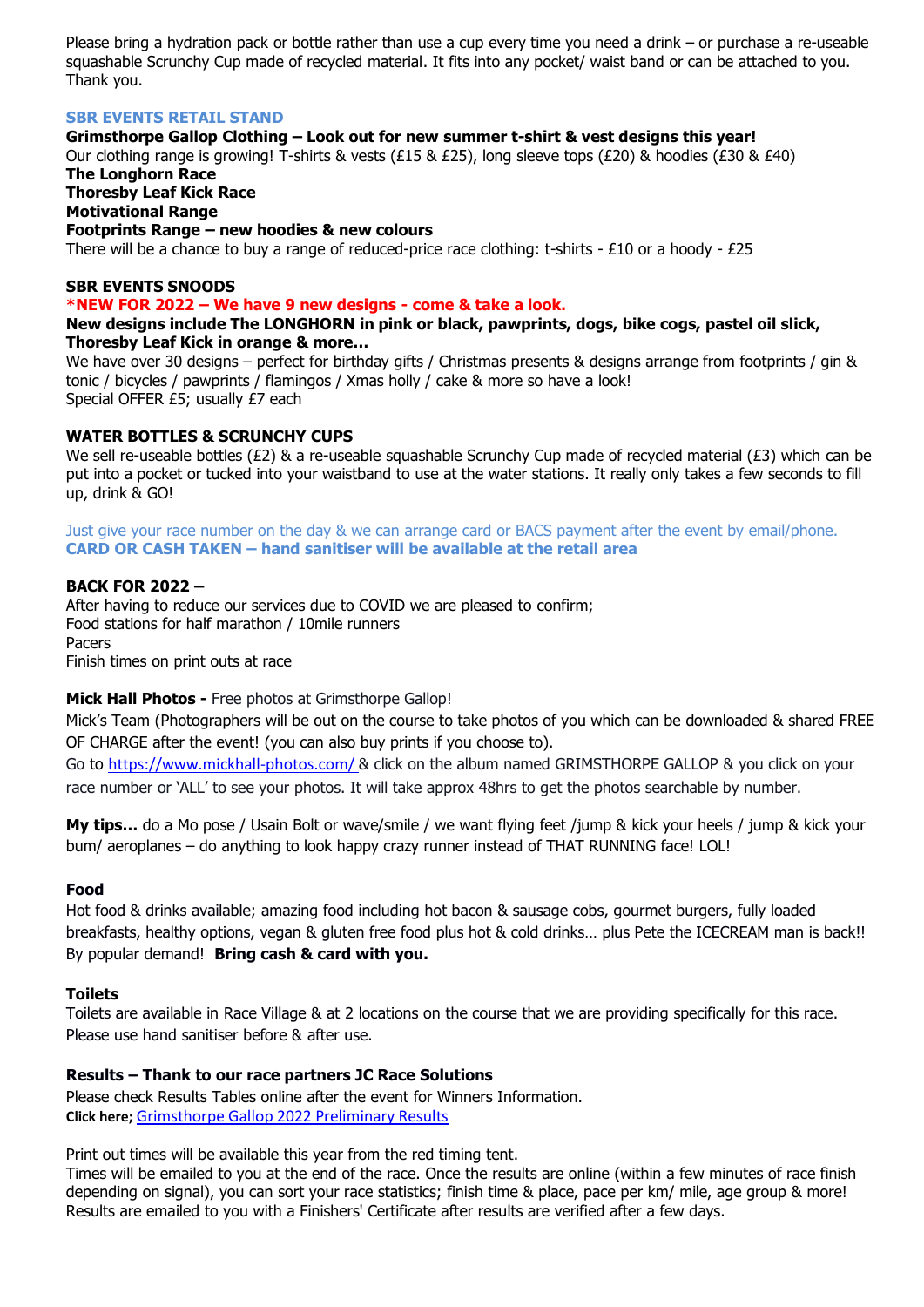## **BRING YOUR CLUB FLAGS!**

If you are from a running club, athletics association or triathlon club please bring your team flags with you & you can display it in the Race Village Arena so we can see where the running community have come from.

## **Trophies & Prizes – We will be holding presentations at Race Village**.

The Presentations will take start at approx;

09:45 – 5k & 10k CX 10:30 – 10m CX & 5k 11:00 – 10k 11:15 – 10Miles 11:30 – Half Marathon There are many trophies so please be patient & be in attendance to collect your trophy. (If you miss the presentation, they may be posted out but a charge for admin & P&P will be politely requested).

# **There will be trophies in the following categories on all distances:**

-1<sup>st</sup>, 2<sup>nd</sup>, 3rd Man & Woman

- Fastest Man Veteran 40+ & Fastest Woman Veteran 35+

- Canicross winner

## **There will be certificates emailed to ALL participants & this will include details for all age group winners in the following categories on ALL races:**

-Fastest Man V40-44, V45-49, V50-54, V55-59, V60-65, V65-69, V70+

-Fastest Woman V35-39, V40-44, V45-49, V50-54, V55-59, V60-65, V65+

-All participants - This will detail your category & finish times

-Canicross - This will detail your category & finish times & will have distinctive pawmarks on

## **Canicross – we usually get over 40 runners with dogs expected to run at this event but in recent years the weather has just been too hot so we only have 14 dogs running this year!**

#### **We have agreed to change the date of this event to cooler days – save the date Sept 10th 2023! We have 180 Canicross runners on our Spring & Autumn events at Thoresby when the weather is cooler so look out for those events.**

We usually offer a separate Canicross Race Briefing away from the excitement of the start line. This will be replaced with BRIEFING BOARDS placed into the start funnels – please read them!

To avoid trips & falls Canicross will be structured with either single or a pair of dogs setting off at same time. Look out for PACE BOARDS in start funnel & place yourself at the right point in the starting line up (fastest runners first).

Speak to other runners to find out what pace you run at. Give yourself plenty of space (minimum 2m) between you & the runner in front.

There will be cones right next to the start line to help space you but if you need more space that is fine. Timing starts when you cross the mat so there is no hurry.

Please clean up after your dog! Please keep your dog on a harness especially as the site is SSSI protected & has rare vegetation & wildlife in the forest.

We always ask people running with dogs to avoid using choke chains, slip collars or haltis as they restrict the breathing of the dog. A harness is best for the dog (check it isn't rubbing anywhere) but a well-fitting flat collar is fine for short distances.

Please do not feed your dog at least two hours before exercise and around an hour to an hour and a half afterwards, as there is a risk of the dog bloating (this is especially true of the bigger dogs and dogs with deep chests).

Heat stroke can be a problem but we hope to avoid that with the early start time. We will have regular water stations around the course (approx every 1 mile) for the dogs with shared water bowls.

No one should pull or drag their dog. If your dog doesn't want to run, then please hand your dog to a member of your team and carry on, or you can retire from the race!

Dogs are fine to run any distance as long as they do not show signs of distress, as long as both dog & owner have trained for the event!

## **If you have decided not to run with your dog please inform JC Race Solutions at the chip timing text BEFORE THE RACE STARTS (red gazebo)**

## **Withdrawals**

If you wish to withdraw from the event, then please refer to our Terms and Conditions as displayed on the website.

## **Race Office Closure**

The SBR Events Limited office will be closed from Friday 10<sup>th</sup> June at 5pm. Please do not leave messages or send emails regarding this event, as we will be on site setting up for the event. If you desperately want to chat about anything race wise, we can be reached on 07850 572838. Please call if you know of anyone that could marshal!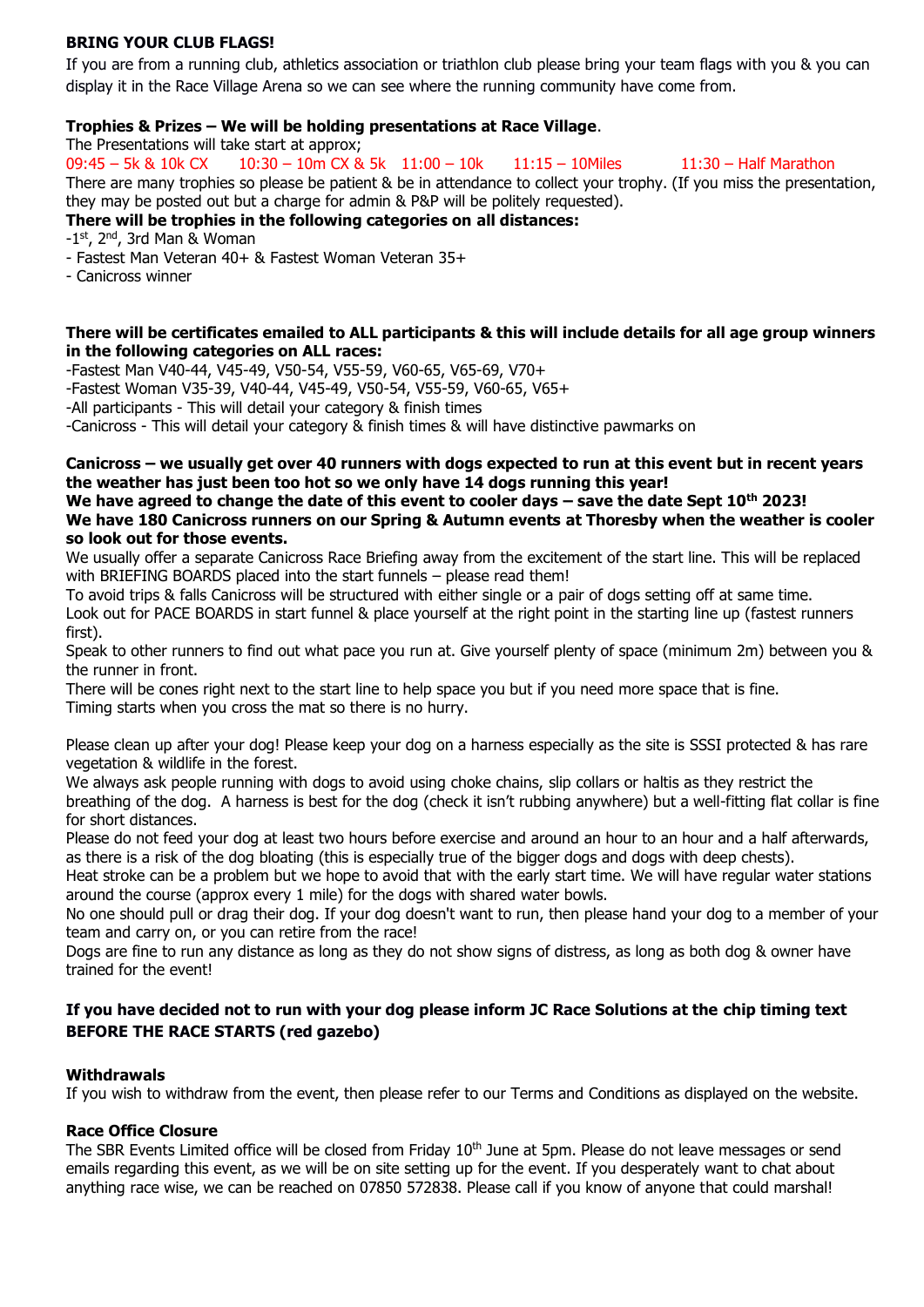## **Race Volunteers – Please Help**

No event like this can run smoothly without the help of many marshals. If you have friends or family that will be supporting you at the event, please ask them if they would be willing to give up a few hours to help out. We try to buddy everyone up & make it fun. All marshals will receive a free flask, hot food & drink and either a FREE SNOOD OR a SBR Events marshal t-shirt in technical sports fabric. If you know someone that could help please email david@sbrevents.co.uk. You do not require any previous experience or knowledge on event marshalling to become a race marshal; any training required will be given on race day.

## **SBR Events**

We will be organising a number of other multi-sport and running events throughout 2022 & 2023 - please visit [www.sbrevents.co.uk](http://www.sbrevents.co.uk/)

**Louth Triathlon & Aquathlon & Aquabike – Sept 4 th**

**including a smaller Super Sprint distance as well as Sprint. Fun, flat & friendly - perfect for a team of 3 (each completing one element of SWIM, BIKE OR RUN) or novices. Come & give triathlon a go! Super Sprint = 8 length win, 11k bike, 2.9k run**

**Sprint = 16 length swim, 22k bike, 5k run**

**Thoresby Leaf Kick – 16th October**

**a beautiful trail run on private land at Thoresby Estate in Notts-**

**We just added a 30k & MARATHON distance in to this race!**

Also run 5k, 10k or 10miles through SSSI protected parts of Sherwood Forest, lakeside & rural views! Check it out here;<https://www.sbrevents.co.uk/events/thoresby-leaf-kick-2022>

## **Thank You!**

It takes a great amount of work to organise an event such as this. Special thanks go to the volunteer marshals, everyone who helps make the event successful, Grimsthorpe Estate staff for their support, our race partners who make up race village plus all of our athletes for entering.

## **Further Information**

Any questions related to the event can be answered by emailing amanda@sbrevents.co.uk All the information here is believed to be true at the time of going to press. Changes may be required ensuring that the event is organised safely and within the law, and these changes will be made without notification. The organiser has the final decision.

## **Course Reconnaissance & Course Maps**

The run course will be setting up from Friday morning. Please note that this race is on private land and cannot be accessed before the race on Sunday.

There will be maps of the route available for you to review (they are on the website/ Grimsthorpe Gallop page). [https://www.sbrevents.co.uk/events/](https://www.sbrevents.co.uk/events/thoresby10-2020)

The course is fully signed & marshalled so it will be easy to follow. Maps included at the end of this document. Please note that on a trail run the GPS often reads long due to the trees on the course. We have measured these routes on multiple occasions & used official measuring techniques to ensure the course is at least the advertised distance. The GPS can vary according to trees & cloud cover on the day. ALL TRAIL RUN COURSES ARE SLIGHTLY OVER EXACT DISTANCE REQUIRED.

# **Please ensure you don't drop any litter & take your rubbish home with you to preserve the environment & the wildlife on this course. We are very lucky to be able to run in such a beautiful environment. Please use refillable water backpacks or refillable bottles & cups to avoid single use plastics /cups.**

There will be bins on course… of course!

## **5KM – 1 lap course on a smaller route**

From the start follow the road towards the Castle & turn right in front of the gates & head down the hill towards the lake enjoying those views. At the far end of the lake the 5k continues on the tarmac road bearing right & ALL other routes turn left onto a gravel track.

Continue on the tarmac road & turn right onto trail at the marshal point with a toilet & water station. Following the lake path decide whether to run on the narrow bridge, through the ford using stepping stones or through the water & get wet feet! (Ankle deep to cool you down!) Continue past the marshal at the half marathon loop turning point & head through the trees at lakeside, onto track past the rural farmland, over a small bridge & past an old disused brick farm building. At that building turn left into the fields & follow the path along the edge heading back up towards the castle. At the top of the field turn right following the edge of the field choosing the grass or gravel pathway to run on. Turn left into the woods & enjoy the summer flowers & cool shade until you hit race village & run to the end of the drive to loop around to the finish – with the gates behind you. Breathe and collect your medal!

You pass 1 water station & 1 toilet on the 5k course which you pass at the 1 mile point - approx. 1.6 km.